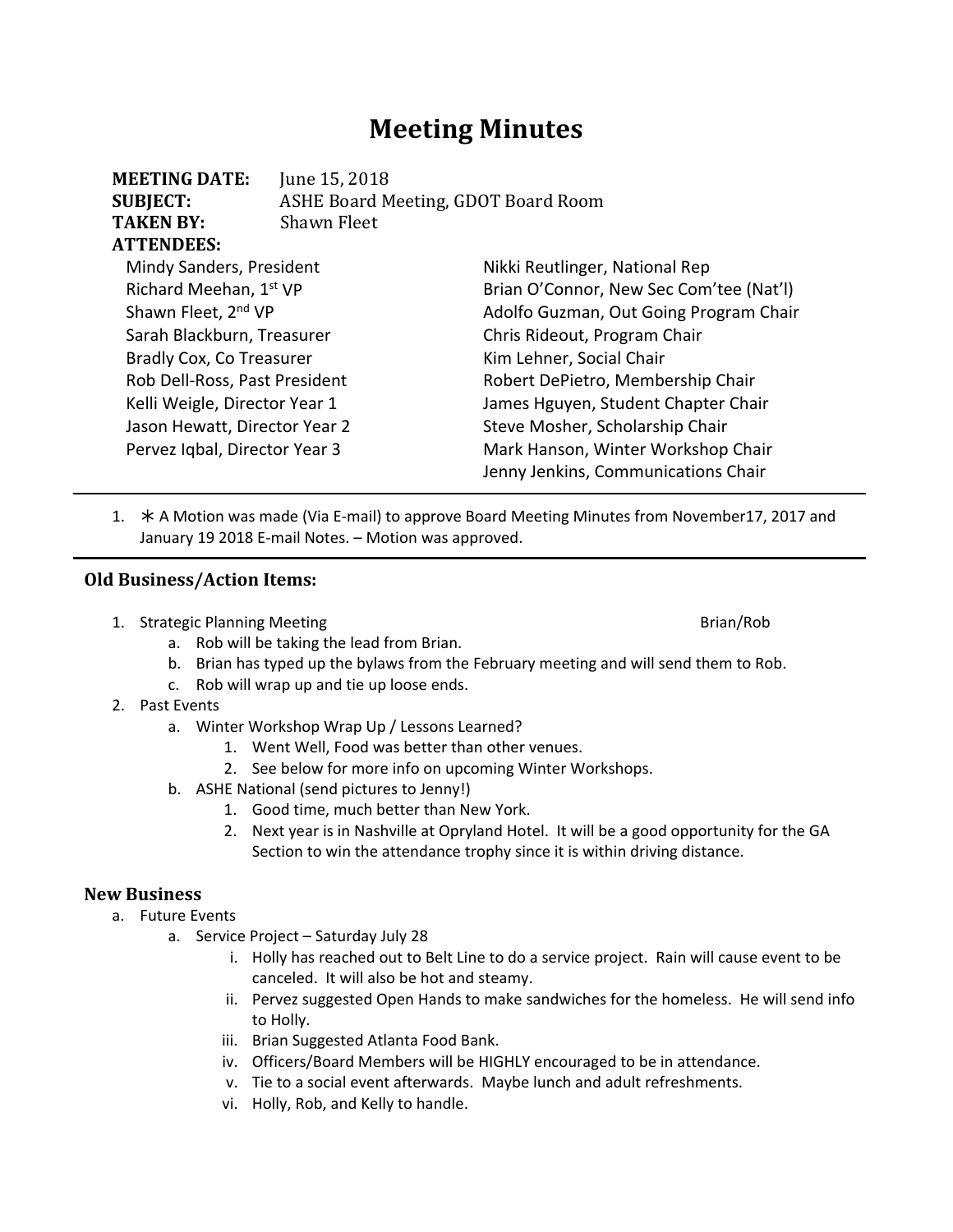## Page 2 Meeting Minutes June 15, 2018, GDOT Board Room ASHE Board Meeting

- b. Happy Hour/Braves:
	- i. Braves home Schedule: July (T  $10^{th}$ , W  $11^{th}$ , F  $13^{th}$ , S  $14^{th}$ ) (TH  $26^{th}$ , F  $27^{th}$ , S  $28^{th}$ , S  $29^{th}$ , M 30<sup>th</sup>, T 31<sup>st</sup>) **Thursday the 26<sup>th</sup> looks like a good night**.
	- ii. Does not cost money and no effort. Just need to pick a night and put it out there.
	- iii. Brian also suggested Painted Duck Bowling.
- c. Bowling August, 23rd
	- i. Increase is \$113.00, Contract singed and 50% deposit made today (June  $15<sup>th</sup>$ )
	- ii. Reminder to the Board before registration goes live.
	- iii. Limit to two teams per company. Second team will be permitted with (\$300 Strike Level) sponsorship.
	- iv. Companies will not be allowed to have three teams unless space permits.
- d. First Monthly Lunch September
- e. Kaiser Permanente Run/Walk October 24 at 7PM (Date Confirmed)
	- i. Shawn will start to plan after  $4<sup>th</sup>$  of July.
- b. Membership Renewal Status
	- a. Need to send out renewals e‐mail.
	- b. Get out early. Try to get out by June 29<sup>th</sup>.
	- c. A suggestion was made to raise new membership fees as a deterrent to reduce drop and adds.
	- d. Look at language in e‐mail that is sent to see if it can be improved.
	- e. Pervez suggested a survey with renewal or constant contact.
	- f. Mindy suggested adding a referral line on the renewal.
	- g. We should strive to get the highest retention of members. Will probably win the most new members this year.
	- h. Pervez suggested trying to get outstanding fees.
	- i. Kelly suggested a PDF renewal instruction handout.

Committee Reports (as needed):

- 1. Nominating Committee
	- a. Transitions over the Summer
		- i. New faces: Transmit/meet for info to be passed to new personnel so that we hit the ground running.
		- ii. Four or five were not selected for the board/committees that wanted to be. Brian emailed and thanked and let them know that we want them to stay involved. Will try to get them involve for future positions.
		- iii. I‐Cloud: Mindy to send credentials out so that documents can be save and accessed.
	- b. Please double‐check the officer list below for corrections and typos.
	- c. Service Committee:
		- i. Service Chair: Adding this new committee member in the Fall. Will also handle Kaiser Run and Toys for Tots.
- 2. Social Committee Report (Kim)
	- a. Happy Hour/Braves Social this Summer? See above.
	- b. Bowling ‐ See above.
	- c. Holiday Social: Deposit is in and they have us down on the calendar.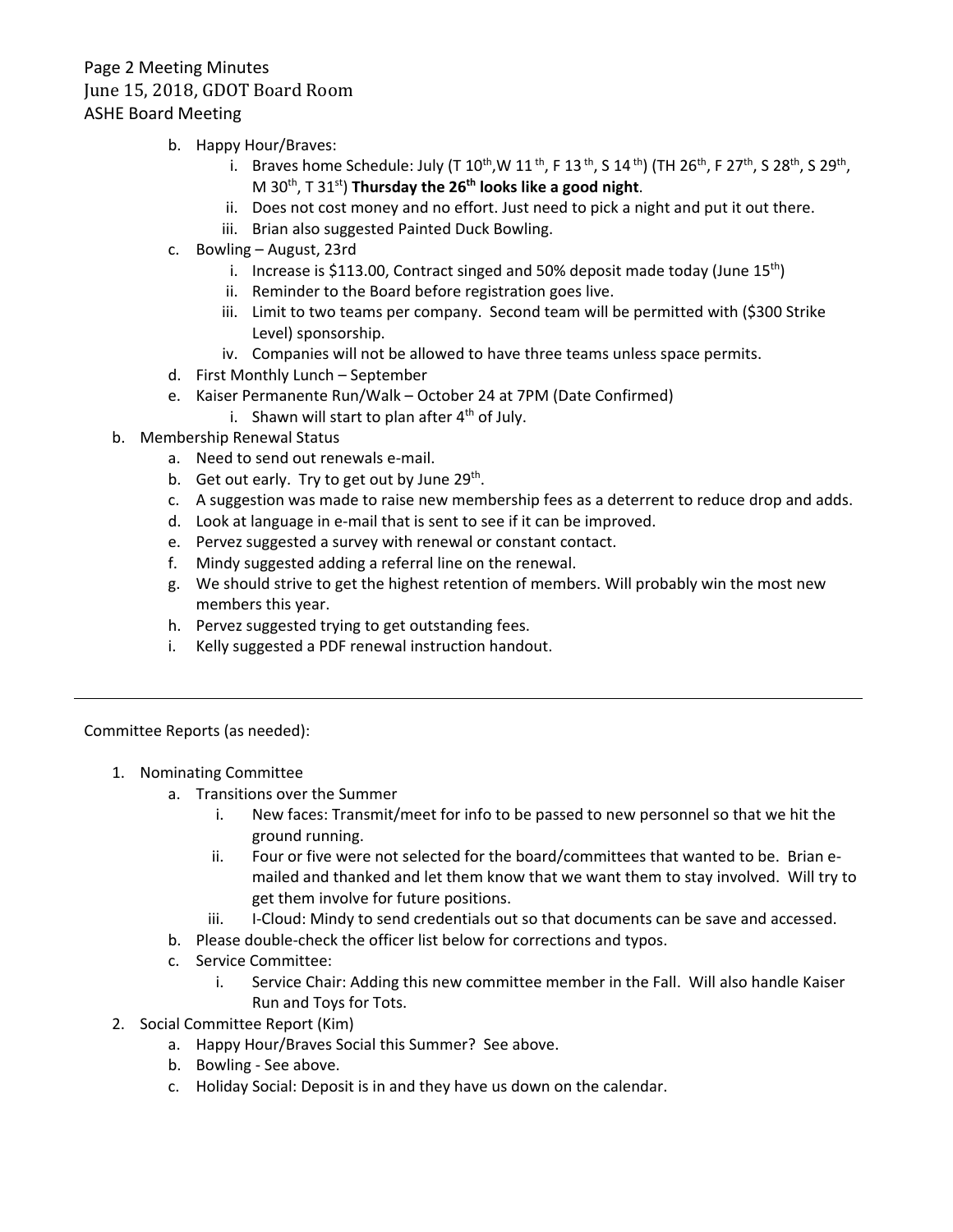## Page 3 Meeting Minutes June 15, 2018, GDOT Board Room ASHE Board Meeting

- d. Transportation Summit is November 8<sup>th</sup>. Long Engineering, Wiskies, and Arista to reserve Magnolias again.
- 3. Golf Committee Report (Ashley) No Report
	- a. Profit is shown in the Annual Budget. The Golf Tournament is our best earning event.
- 4. Program Committee (Chris/Tori)
	- a. Adolfo moving on. Chris and Tori to take over.
	- b. Lunch Meetings update:
		- i. Adolfo questioned having a lunch meeting in August. It was decided to skip August and hold September and October Lunch Meetings.
		- ii. Chris needs suggestions for speakers.
- 5. Budget (Sarah)
	- a. Budget had net increase this year.
	- b. Gave only one McGee Scholarship.
	- c. Golf and Bowling did very well.
	- d. Had lots of people join this year.
	- e. Meetings washed between Maggiano's /GDOT.
	- f. Brian suggested increasing amount of McGee Scholarship. Increase to \$2000.00 each McGee and for Bab's too.
	- g. Richard noted that we traditionally give out two McGee Scholarships.
	- h. Reserve has been increasing.
	- i. Sarah to make a few changes to the budget and send back out for Board Approval.
	- j. Brian suggested increasing Golf entry fee if needed. It was noted that it has been kept low for Government folks. We also get a good deal on the Golf Course.
- 6. ASHE Membership Committee Report (Robert)
	- a. Membership Outreach ideas
		- i. Targeting companies or senior members that were involved that are not now.
		- ii. Targeting senior members for younger members.
		- iii. Could add a young members group.
- 7. Winter Workshop Committee Report (Mark)
	- a. Held debriefing and discussed options for venues.
	- b. Lake Lanier is being looked at for this 2019.
	- c. Savannah is another options Mark likes and will be looking into.
	- d. Looking at end of Jan or February.
	- e. Will be meeting again to move things forward.
	- f. We received check from ITE for 2018.
- 8. ASHE Website (Eric/Mindy)
	- i. Mindy has list of items she needs to take care of.
	- b. Photos Update.
		- i. Use Google Drive
		- ii. Possibly LinkedIn page for photos: Jason to help Jenny.
		- iii. Figure out what the easiest way is.
	- c. Need to update officer list with contact information and other officers noted around the website.
	- d. New website coming.
		- i. Mindy is still working to develop
- 9. Scholarship Committee Report (Steve)
	- a. Awarding McGee Scholarship from eight candidates in September.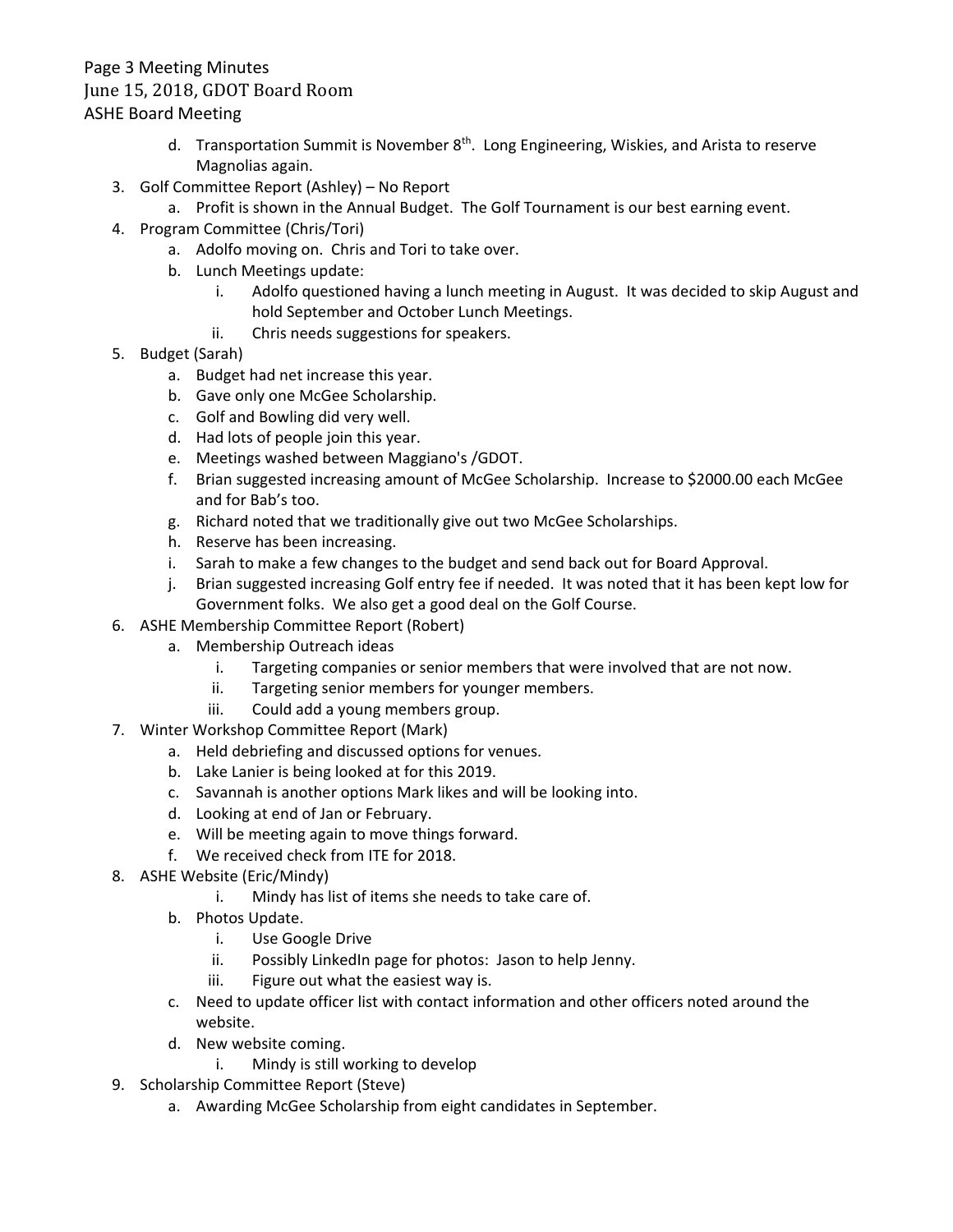- 10. National Report (Nikki/Tim)
	- a. Tim Matthews is the new National 2<sup>nd</sup> VP!
	- b. Mindy, Scott, Tim, Nikki, Richard and Brian have National positions!
	- c. Upcoming National Conferences in Nashville and Raleigh.
	- d. Look for opportunities to invite new ASHE President to Atlanta.
- 11. Regional (Scott) No Report
	- a. Regional Update
- 12. Georgia Engineers Alliance (Ron) No Report
- 13. Communications (Jenny)
	- a. Magazine articles? Mindy to provide a little blurb/welcome letter for our page.
	- b. Next Article is due around bowling.
- 14. Student Chapter (James Nguyen is taking over the Student Chapter Chair)
	- a. On summer break.
	- b. Will do a social with ITE and WTS in August.
	- c. First meeting will be in September.
	- d. They have officers.
	- e. Will set up a meeting in August.
	- f. Need Speakers
- 15. National Technical Rep (Mindy)
	- a. Discussion on cloud need to send out log in credentials
- 16. GDOT attendance at meeting and membership discussion.
	- a. We need to talk with Tim Matthews and Matt Sanders, Sam Woods.

### **2018-2019 ASHE Georgia Chapter Officers**

| President<br>1 <sup>st</sup> Vice President<br>2 <sup>nd</sup> Vice President<br>Secretary<br>Treasurer<br>Co-Treasurer<br>Past President<br>Director Year 1<br>Director Year 2<br>Director Year 3 | <b>Mindy Sanders</b><br><b>Richard Meehan</b><br>Shawn Fleet<br>Lindsey Dunnahoo<br>Sarah Blackburn<br><b>Brad Cox</b><br>Rob Dell-Ross<br>Kelli Weigle<br>Jason Hewatt<br>Pervez Igbal | mhsanders@pontengineering.com<br>Richard.meehan@loweengineers.com<br>sfleet@heath-lineback.com<br>lindsey@dunnahoo@aecom.com<br>sarah blackburn@gspnet.com<br>bcox@clarkpatterson.com<br>rdellross@roswellgov.com<br>kweigle@thcinc.net<br>Jason.hewatt@forterrabp.com<br>piqbal@HNTB.com |  |  |  |
|----------------------------------------------------------------------------------------------------------------------------------------------------------------------------------------------------|-----------------------------------------------------------------------------------------------------------------------------------------------------------------------------------------|-------------------------------------------------------------------------------------------------------------------------------------------------------------------------------------------------------------------------------------------------------------------------------------------|--|--|--|
| <b>Committee Chairs</b>                                                                                                                                                                            |                                                                                                                                                                                         |                                                                                                                                                                                                                                                                                           |  |  |  |
| National 2 <sup>nd</sup> Vice President                                                                                                                                                            | <b>Tim Matthews</b>                                                                                                                                                                     | tmatthews@dot.ga.gov                                                                                                                                                                                                                                                                      |  |  |  |

| National 2"" Vice President              | Tim Matthews     | $t$ matthews@dot.ga.gov            |
|------------------------------------------|------------------|------------------------------------|
| National Rep                             | Nikki Reutlinger | nicole.reutlinger@atkinsglobal.com |
| <b>Regional Vice President</b>           | Ron Osterloh     | osterlohr@pondco.com               |
| <b>Regional Rep/Nominating Committee</b> | Rob Dell-Ross    |                                    |
|                                          |                  |                                    |

rdellross@roswellgov.com